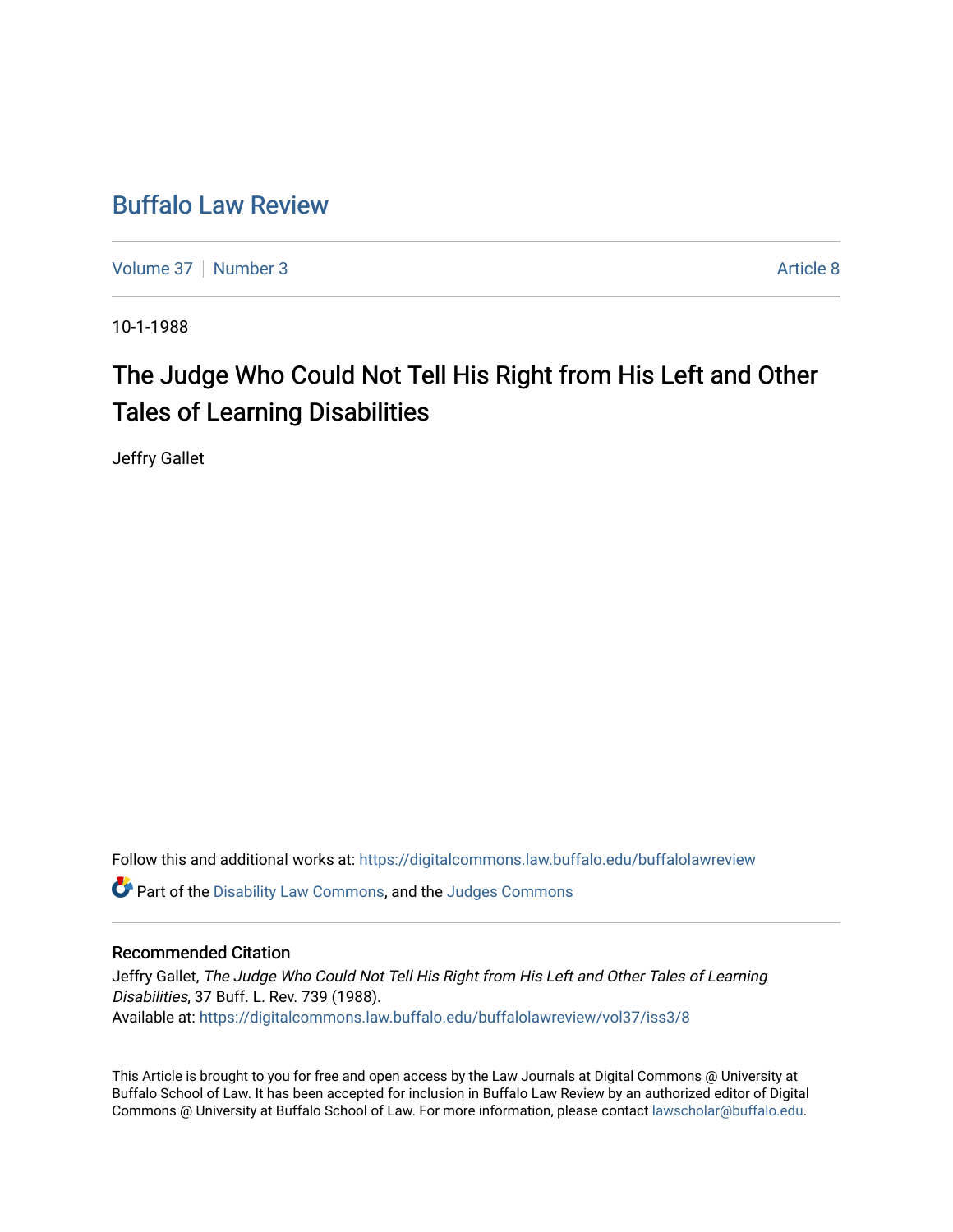## The Judge Who Could Not Tell His Right From His Left and \* Other Tales of Learning Disabilities\*

### **INTRODUCTION-PROFESSOR DAVID ENGEL SPEAKER-JUDGE JEFFRY GALLET**

**D** *avid Engel:* The University of Buffalo Law School's Committee for Law Students with Special Needs was formed about a year ago.<sup>1</sup> At that time the Committee, the administration, and the faculty were asking how we might make the law school more responsive to students with different kinds of special needs, including physical and learning disabilities. One morning, I happened to see Judge Jeffry Gallet on the "Today Show". It was an extraordinary experience. He was talking with kids who were in trouble with the law; he was talking with adult groups; he was talking about himself, and his own experiences with dyslexia. I thought he was articulate and interesting, and able to communicate things that we needed to learn. I knew this was somebody we had to invite to the law school to share his insights and to help us determine our new directions. With Dean Filvaroff's enthusiastic support, we invited him, and he agreed to come.

Judge Gallet was graduated from Brooklyn Law School. He is the author of a number of books and articles, most of which concern housing law. He is a judge in the Family Court of the City of New York. He is, at times, a teacher. He is a community leader. Perhaps it sounds as if I am getting ready to propose him for canonization. That will come immediately after the talk is finished.

It is often estimated that one in every ten persons has a learning disability of some kind. Let's think about that. There are approximately **750** students in our law school. There are forty odd faculty members, some more odd than others. There are tens of thousands of lawyers in the

**<sup>\*</sup>** This Article is an edited transcript of a lecture held on April **7, 1989** at the Law School of the State University of New York at Buffalo.

<sup>1.</sup> Members of the Committee for 1988-89 include: Elizabeth Bannigan, Robert Davis, David Engel, Glenda Fischel, Ronald Hager, George Kannar, Fred Konefsky, Mary Lang, Wendy Urtel, and Marcia Zubrow.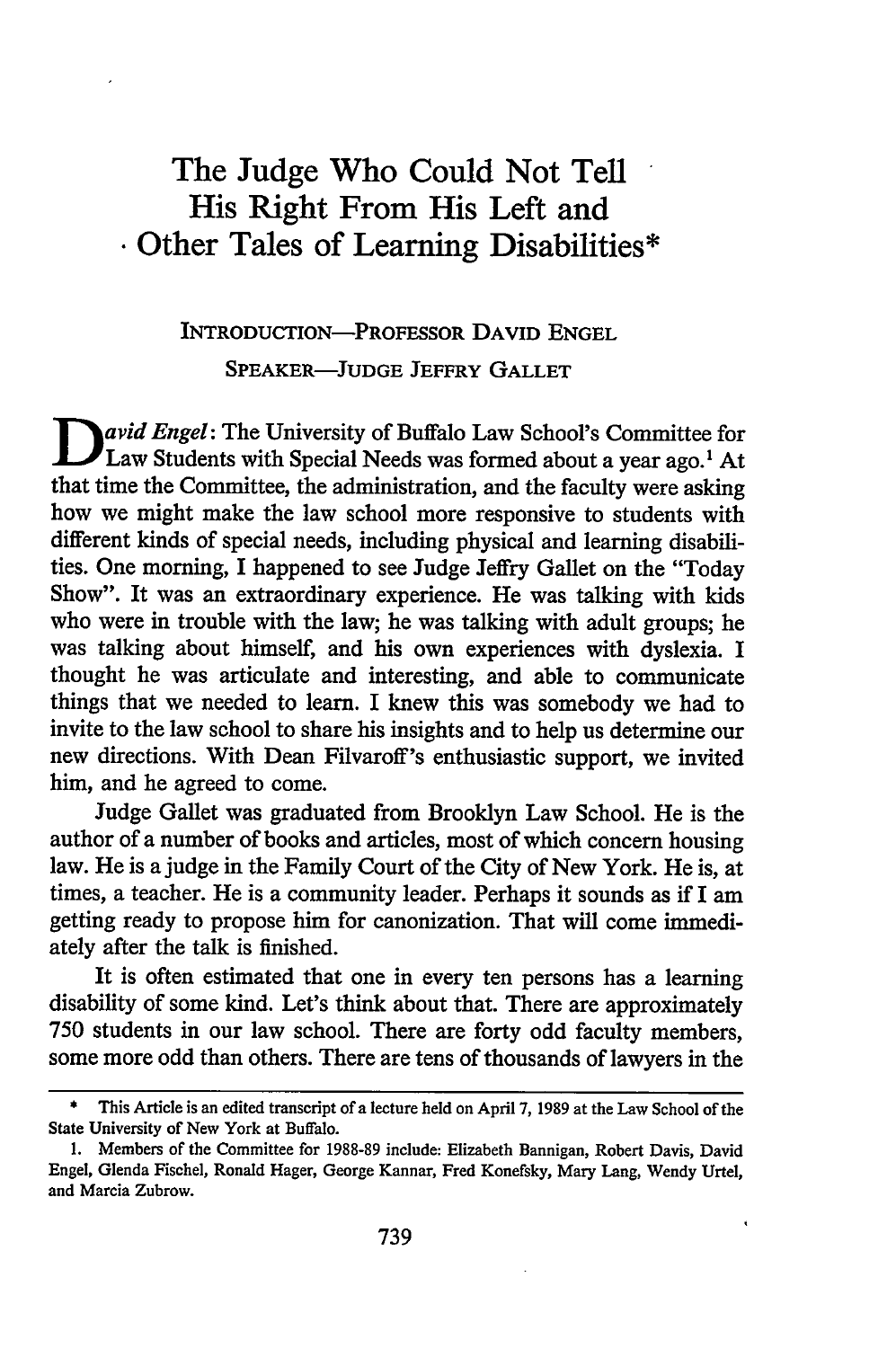profession. If the statistics have any meaning, then learning disabilities are to be found among many of us here today and in the profession generally. This is something that we need to understand. There are differences of many kinds among all of us, and among lawyers generally. They are a source of richness and diversity and interest. I hope that as we understand more about learning disabilities, we will come to see them in the same way and to value and appreciate those who are now too often misunderstood or stigmatized. Perhaps then some of the barriers we unintentionally construct that separate people from one another can be lowered or eliminated. Today we have an opportunity to begin that process. It is a real pleasure, therefore, to introduce Judge Jeffry Gallet.

*Judge Jeffry Gallet: I* see you left the front row vacant to make me feel at home. Every time I teach the front row is empty. I usually get even with the students by walking up and down the aisles but I can't do that today because I am restricted to the front of the room by the television camera. So, everyone in the back is safe.

I lectured in this room once before. Every year the state holds a judges' school. They used to hold it at this law school and one year I was teaching a course on co-ops and condominiums. I was writing on the blackboard while I explained what I thought a particular case meant and a hand went up in the back. A judge stood up and said, "That's not what I meant." I didn't know what to say. I was speechless.

As a result, I learned an important lesson. I'm not taking questions until the end of my talk. Actually I'm sort of glad to start with everyone smiling because I hate to give speeches like this. I hate to dredge up memories that I would rather forget. I hate remembering failures which still hurt me to this day. I hate the fact that you invited me here, not because I have abilities, Professor Engel's kind introduction notwithstanding, but because of my disabilities.

Nobody likes to go any place because of his disabilities. I'm here today because I am a kind of talking frog-a learning disabled judge. You all came here to see my warts.

Being here reminds me that no matter how much I think that I'm a prince, and no matter how many pretty plumes I wear, to some extent I am, and I'm always going to be, a frog. I don't like to be reminded of that.

I am reminded that I am learning disabled every day of my life. I am reminded by what I can do and can't do. I am reminded by other people-even by people who love me, people who think well of me.

When I first became a judge my law partner Stanley Dreyer had a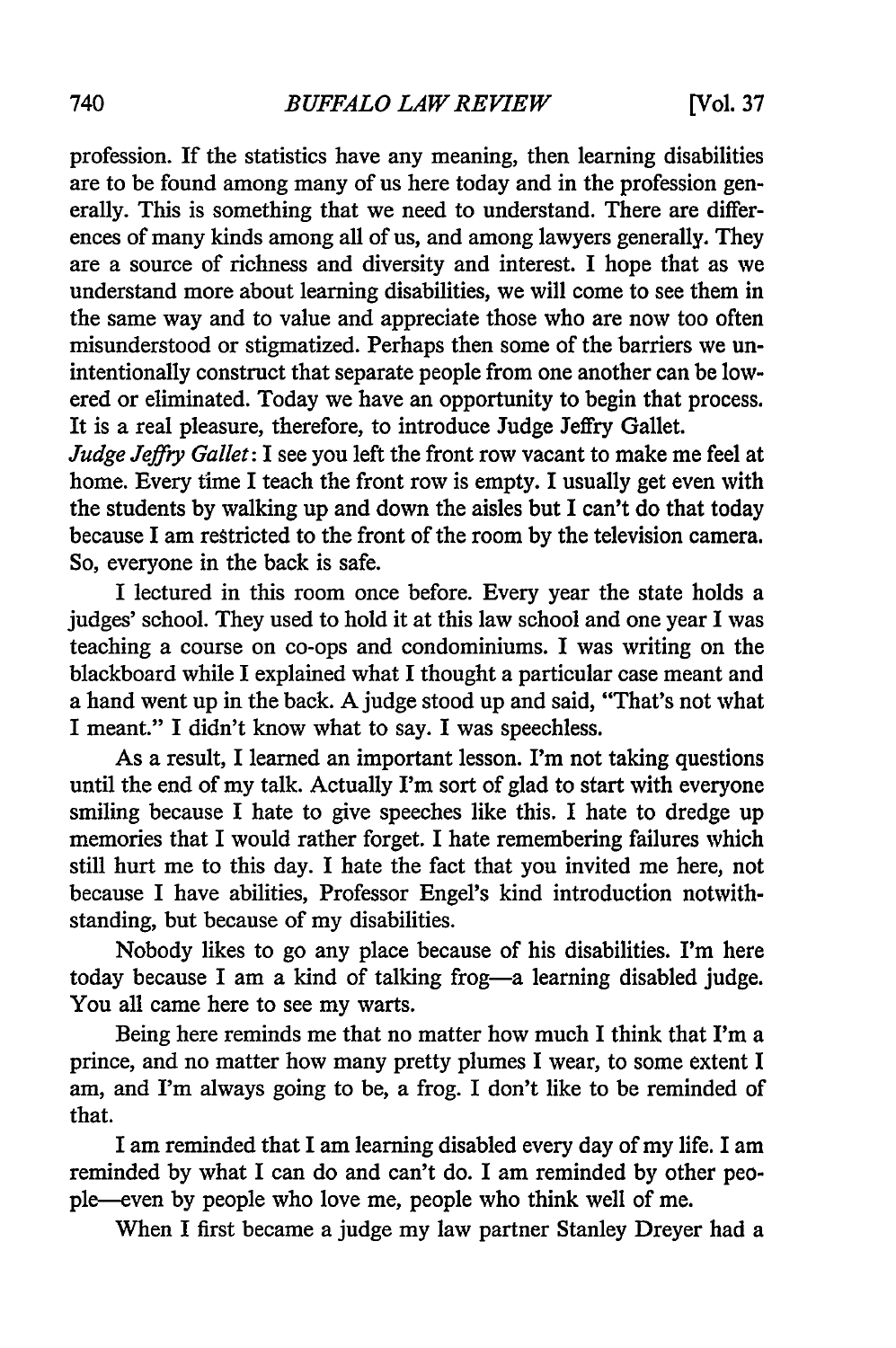party for me. It was a nice party. After an hour of eating and drinking, Stanley Dreyer got up to speak. As he knew, part of my disability is that I can't tell my right from my left. Stan walked to the front of the room, looked around, and said in his wonderful, rich, deep voice, "Well, they finally did it, they appointed a judge who doesn't know his right from his left." Everybody laughed, and thought it was very funny. It was very funny, but it was also a reminder, even as I was being crowned a prince, that I was still a frog.

Recently, I was running for State Supreme Court and I went to a meeting of judicial convention delegates. I had just done a public service announcement for ABC-TV which was shown on the network thirty-five or forty times; not bad exposure for someone running for public office.

One of the delegates walked up to me and said, "You're Judge Gallet." At least she recognized me. "I saw you on television." I puffed out my chest. "You're the judge that can't read." My chest deflated.

I get that reaction all the time. It's not true. I can read.

You are here today, before you go out into the world as attorneys, to learn something about learning disabilities, and disabilities in general. But, sadly, as much as you care, and as much as you work at it, and as much as you study about learning disabilities, and as much as you read the handouts, and as much as you think about it, I don't think that any of you can understand what it is like for us. I think you would like to think you can, but you can't.

I'm learning disabled; I can't tell my right from my left without looking at my wedding ring or my wrist watch. I tell my wife that our marriage is forever because, if I ever take my wedding ring off, I won't be able to find my way home.

When I drive my car I notch my wrist watch just a little bit tighter so if somebody says turn left, I know which way to go. Or when I come out of an airport gate, you know, where they have all those signs, baggage to the left, taxis to the right, go forward, go up, go down-I wear my watch a little tighter.

I can't do math in my head, which drives American Express crazy. You know those little chits they give you for your Mastercard and your American Express charges in restaurants, you're supposed to add a tip and total the charge. I can't do the math in my head. So, if I have to carry three, I have to write it down. If I don't write it down, I'm in trouble. However, doing the math on the chit makes a mess and sometimes American express sends the chits back to me asking what I meant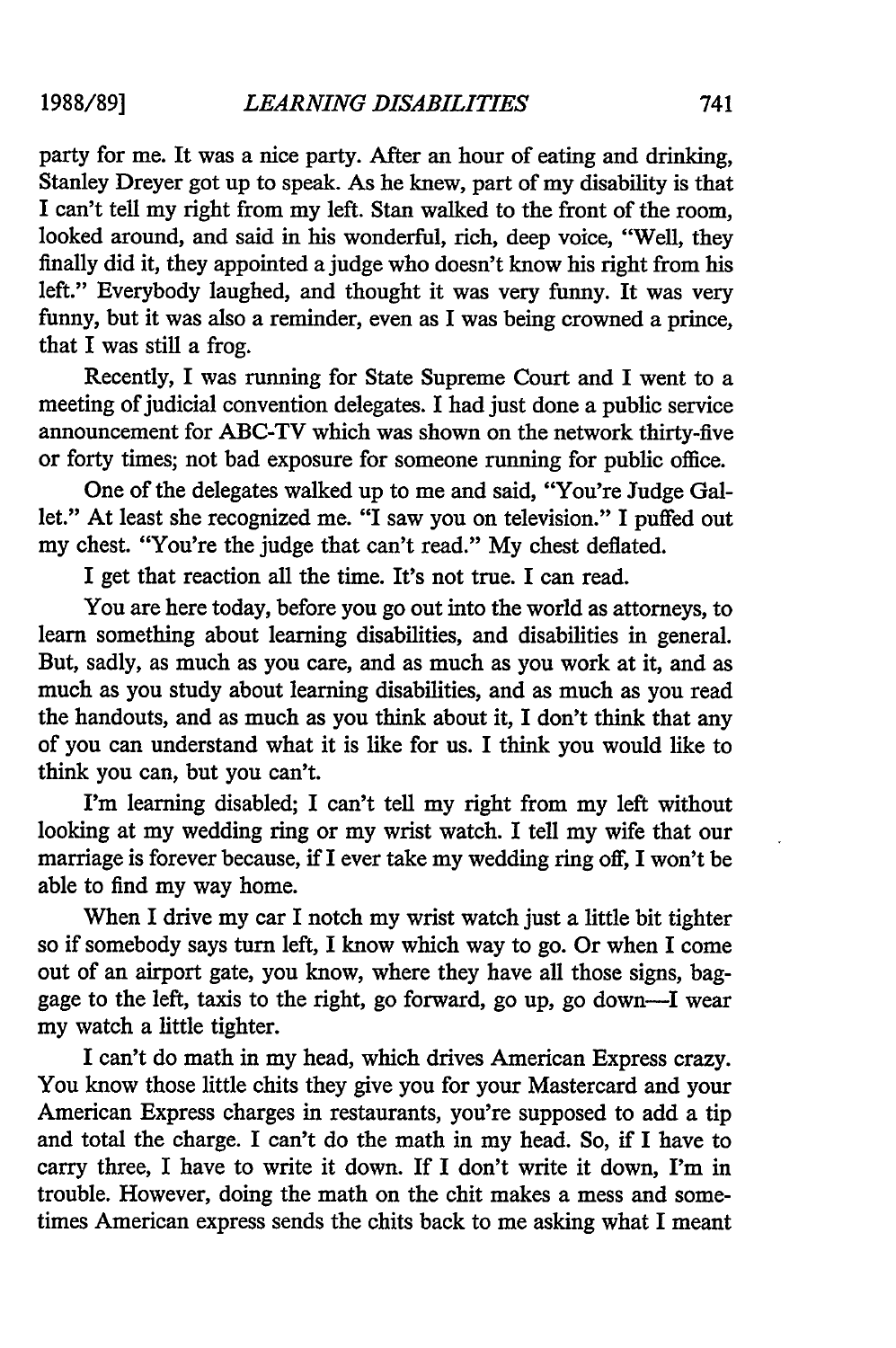to have them pay. I am reminded every time I fill out my chit that I'm learning disabled.

I can't spell, and I'll never be able to spell, and please don't tell me to look it up in the dictionary because I often can't spell well enough to use one. I still have a little trouble with my reading, and I still have a little trouble with my writing; sometimes I can't remember my own telephone number.

I'm learning disabled, and I'm always going to be learning disabled. There is no wonder drug; there is no operation. I won't outgrow it; it won't get better. It's a neurological disorder, a minor brain damage. It is a mental misfiring. When information comes in through my eyes or ears it doesn't always get to my brain and back to my hand or mouth exactly the way it's supposed to.

Although I do it differently from the rest of you, I read very efficiently. And although I do it differently from the rest of you, I write very efficiently. But I am always going to be a little different from the rest of you. Not better, not worse— different. I am always going to do things a little differently.

I was diagnosed in my thirties. I got diagnosed in an interesting way. I was thirty-four, and I was on my first date with a psychologist. One part of my learning disability is a "blind spot", just about where polite people put their wine and water glasses. I knock over glasses placed in that area. I don't know why I do it, but if a glass is in that spot I knock it over. I have knocked over more wine glasses and more water glasses in my day then you can imagine.

So I compensate. As I sit down at the table, I move the glass out of the blind spot. No big deal. I haven't knocked over a glass in years. You can take me anywhere.

Anyway, I sat down. Remember, this was the first date. I moved my wine glass and she said, "Why did you move your glass?"

I said to myself, "Here comes Freud." My first thought was what did my mother do wrong. She said, "I bet you have a bad sense of direction."

When I get out of the subway in New York, the same subway I take every single day, I have to stop and orient myself to something, to a building, a street sign, because I have a bad sense of direction. And I don't know my right from my left.

She said, "I bet you can't spell." And I bet you have trouble with this and trouble with that, and by the time she was done I felt about two feet tall, but I said, "Yes that's all true."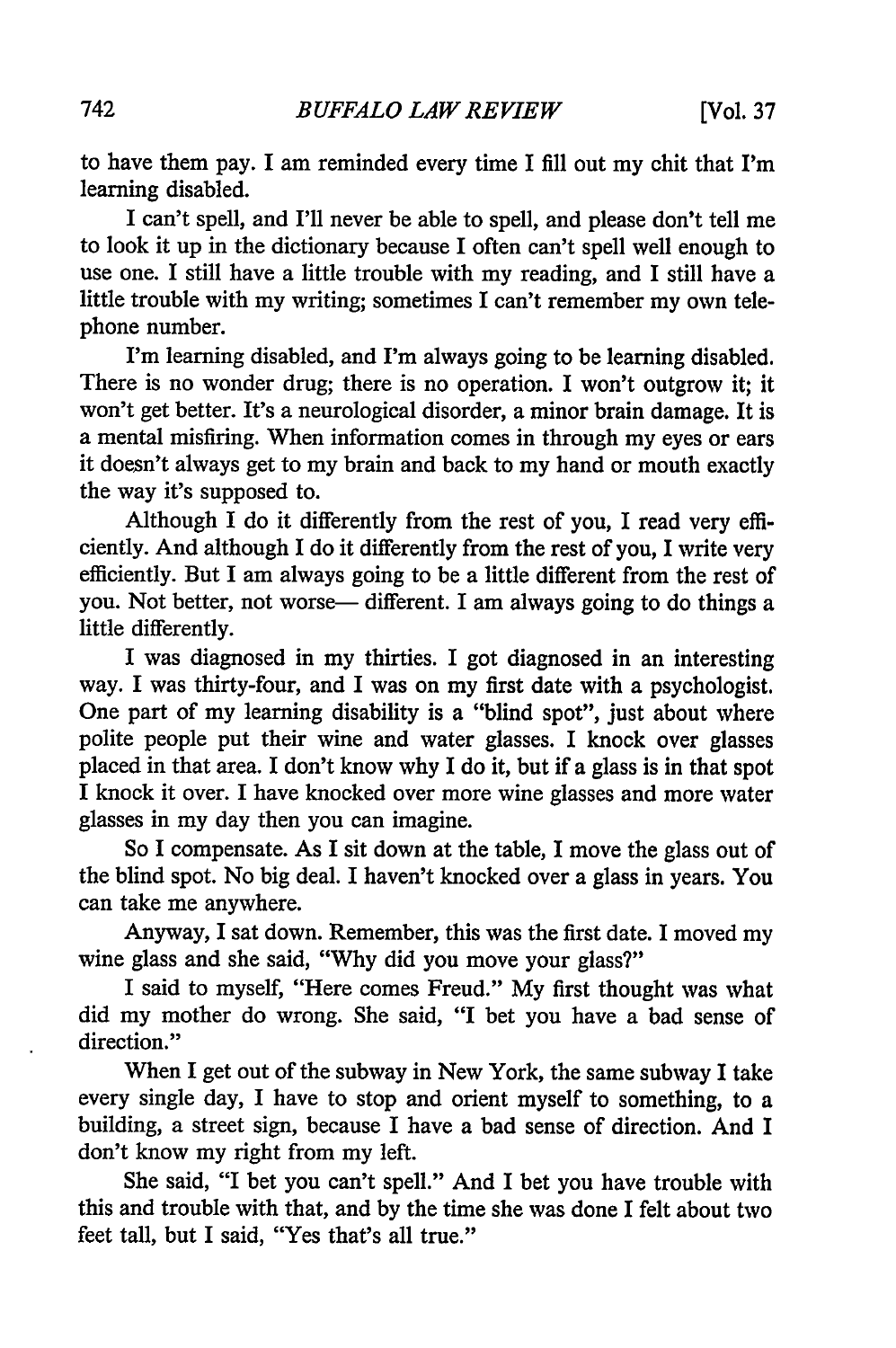She had me tested, and I found out that I had dyslexia, which means that I have some difficulty reading. Which doesn't mean I reverse letters. Everybody thinks that if you have dyslexia you must reverse your letters. No, I see all the letters the same as everyone else; it's making words out of them that I find hard. And staying on one line is hard. I sometimes read two words from one line, then words from another line.

I also have dysgraphia, which means that I have some trouble writing, and dyscalculia, which means that I can't do math in my head, and a whole bunch of other little things.

Every learning disability is like a finger print; every one is different from every other one. So when someone says I am learning disabled that doesn't mean its the same dysfunction as the last person you saw who was learning disabled. It doesn't mean you deal with each of us in the same way.

In any event, our first date was also our last. But I learned that I was learning disabled, a mixed blessing. Up until that time I assumed that I just wasn't too bright. If I worked a little harder than everyone else, I would be able to keep up. If I did a little more. If I got up at five in the morning, no one would know I wasn't too smart.

Remember, this was at age thirty-four. I was already practicing law, and I had just started, for the first time in my life, to feel really good about myself. I was what they called a late bloomer. I bloomed in December. I was thirty-four, and I'd become an expert in what was then a little known field, co-op and condominium housing. Nobody was doing it, and I was an expert traveling around the country lecturing. I was feeling good about myself.

Then I learned I was learning disabled. I certainly didn't run out and say, "Hey guys I'm learning disabled."

Imagine this picture, there are two lawyers on a floor, one is learning disabled, and one isn't. A client comes in and speaks to the first lawyer, the one who is learning disabled. What question do you think he or she would ask? "How do I get to the second lawyer?"

The fact is the first person someone wants to go to when he has a really difficult problem is not likely to be someone who admits that he is learning disabled. The fact is that you here listening to this lecture, are not sure you want to use that lawyer.

The fact is you're not sure you want to promote this judge who admits he is learning disabled. There are still people who say things like, "That Gallet is okay, but I guess he has gone about as far as he can go."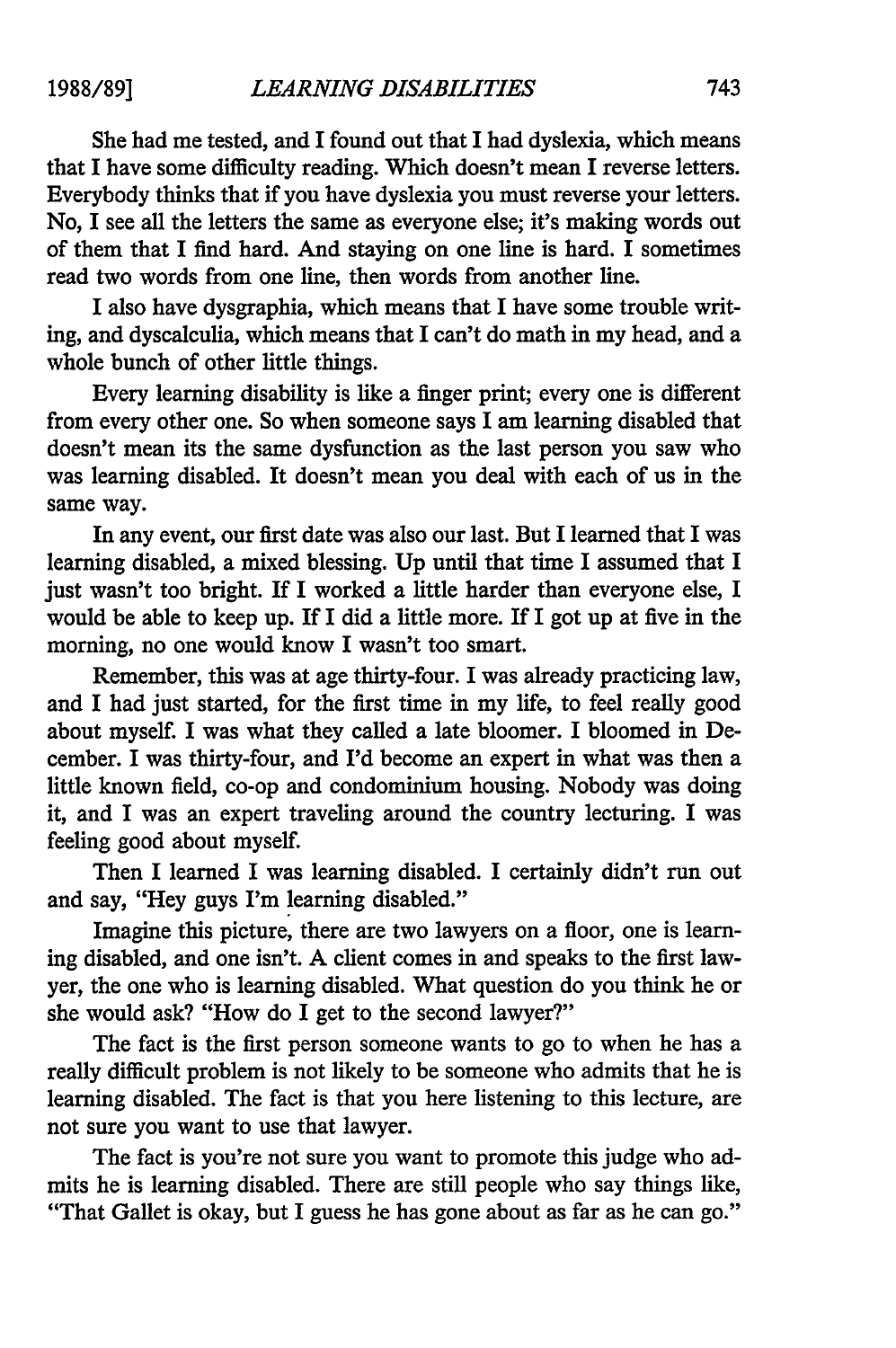This is hard for me to deal with because I am only forty-six. I think there may be another step in my career.

No matter how many times you tell people that Albert Einstein was a dyscalculaic they still doubt my ability to function well. Albert Einstein-his name is literally synonymous with genius-learning disabled. Thomas Edison, Simone Bolivar, Winston Churchill, George Patton, Nelson Rockefeller and Woodrow Wilson were all learning disabled. Yet people still doubt my ability to function well with a learning disability.

So for thirty years or so I thought I wasn't too bright. My teachers thought I was lazy. I didn't understand why I didn't learn. Everyone told me I really wasn't going to make it. I just knew I wasn't as smart as anyone else. Suddenly, somebody said, "You're learning disabled; you're not stupid." So I hid it. I didn't tell anybody about it. I guess it was nice to know, but I certainly wasn't going to tell the rest of the world. So it became an extra burden-I had to make sure that nobody knew.

I went on to become a judge and I was giving a lecture for the American Bar Association on sentencing, and the editor of the magazine *Their World,* Dr. Julie Giulligan, came up to me at the end of the lecture and said, "You didn't speak about sentencing of juveniles who are learning disabled. You don't understand what it is like for them." I looked at her and said, "Lady, I understand. I am learning disabled." She said, "We're going to tell the world." I said, "Don't tell anybody."

Finally she persuaded me, and I went public. Now I carry a tag. I'm not "Family Court Judge Jeffry Gallet". I'm "Learning Disabled Family Court Judge Jeffry Gallet". I recently did a part of that Steinberg case that you have been reading about in the papers. I was the judge who had that case at the very beginning. I had actually both children; Lisa was alive when the case first came to the court. I handled that case wellthere was no media circus in my court. I got the little boy exactly where he was supposed to be, and I found a way to cut the red tape by using special sections of the Family Court Act. I dealt with a hundred reporters at a time in my court, and I got wonderful reviews from lawyers and my colleagues. What do you think went out on the national news wire, the big news story, "Bench Mark on the Bench-Learning Disabled Judge Did the Steinberg Case-Sends Little Travis Home". The talking frog did it again. Once you get that label people can't see past it.

I absolutely have it made. I have every indicia of success. I was a successful real estate lawyer with a very good law practice; I was a judge by age thirty-seven. I have written five books, forty articles and have thirty published opinions. I have taught at four major universities includ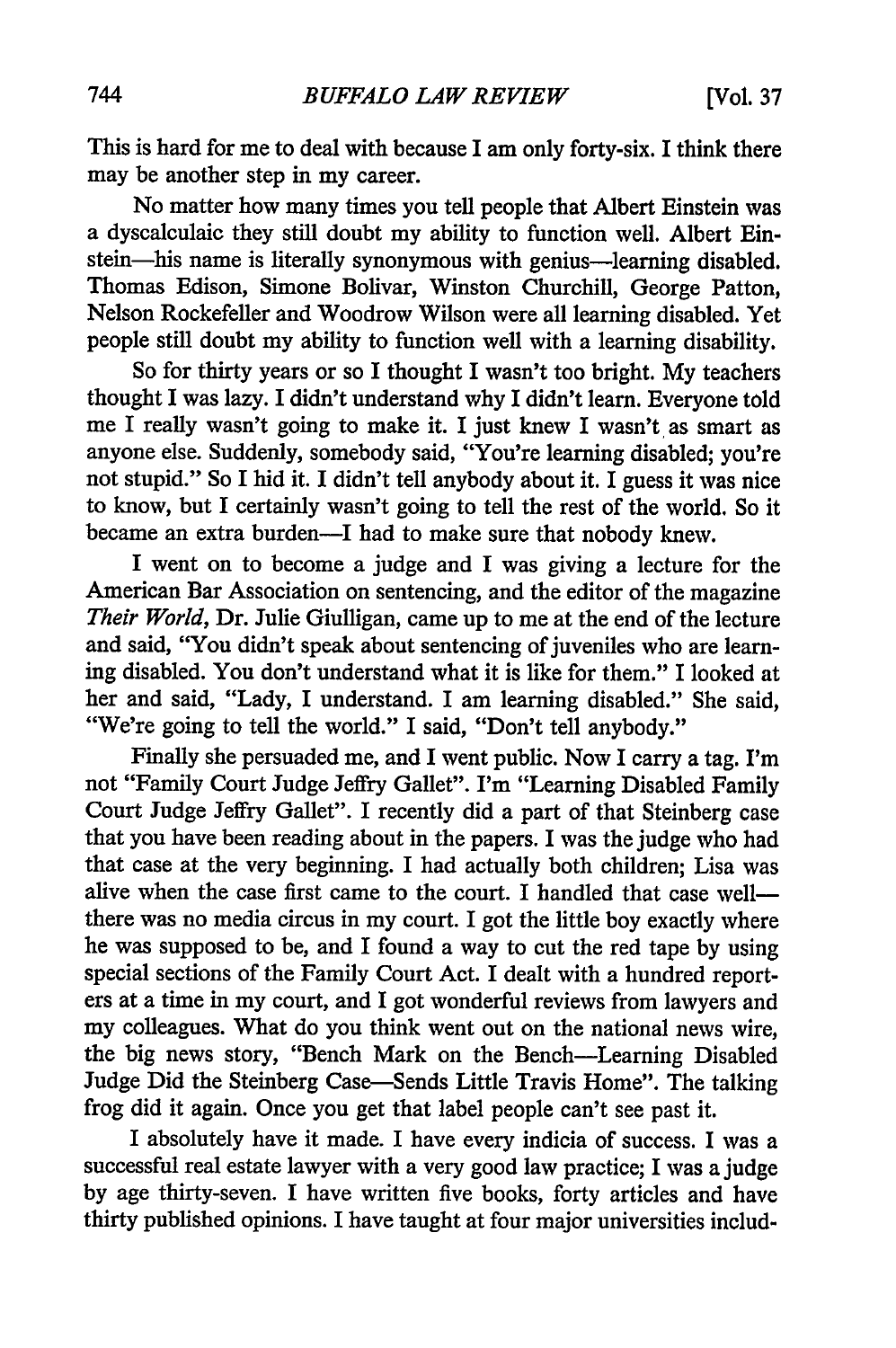ing Columbia, a school to which I not only couldn't be admitted when I was a student, but which wouldn't even let me get off at the subway stop at 116th Street and Broadway.

In my head I know that I am as smart as any one of you. But in my heart I'm sure that you're going to scratch my surface and find out that I am really a frog. You are going to find that kid who had trouble getting out of high school. Somewhere, deep down, I know you are going to find out that I graduated dead last in my college class. (I'm the only person you know that graduated last in his class-and admits it. But it is true; I did).

I can't suddenly think of myself as a prince when all my life everybody told me I was a frog. I carry that baggage with me all the time. All of us with various kinds of disabilities-not just learning disabilitieshave that same self image problem.

Look at me. I've made it. I'm here. Think about it. Professor Engel contacted me in New York, and flew me here from Corpus Christi to give this talk. I'm teaching law students even though I barely got into law school. But I still have that self-image problem. I can't fully believe that everything is okay. After writing all those books and articles, I still have writers block every time I sit down to write. I feel in my heart that I'm putting myself on the line. I'm giving you another chance to find out that I can't do it. Even though, in my head, I know that I can.

Do any of you have a degree in political science or sociology? You couldn't graduate without reading a book or an article by Seymour Martin Lipsit. Marty Lipsit had an endowed chair at Harvard until they stole him away to Stanford-the Harvard of the west. Seymour Martin Lipsit, advisor to Presidents, is learning disabled.

I saw him get an award in Washington a few years ago. Some of his former students were there to honor him, including: Bill Bennett, who was then the Secretary of Education, Jean Kirkpatrick, the former UN ambassador, and Congressman Henry Waxman. The master of ceremonies was another of his former students, Stuart Eisenstat, who had been President Carter's chief domestic advisor. Eisenstat introduced Lipsit saying, "When Marty Lipsit was in the New York City school system, he was tracked with the slow students, but now there are probably not more than five people in the country who can intellectually track with Marty Lipsit." The audience cheered and gave him a standing ovation as he walked up to the microphone. He got up to the podium, raised his hands for quiet, and said in a soft voice, "Thank you Stuart, I appreciate that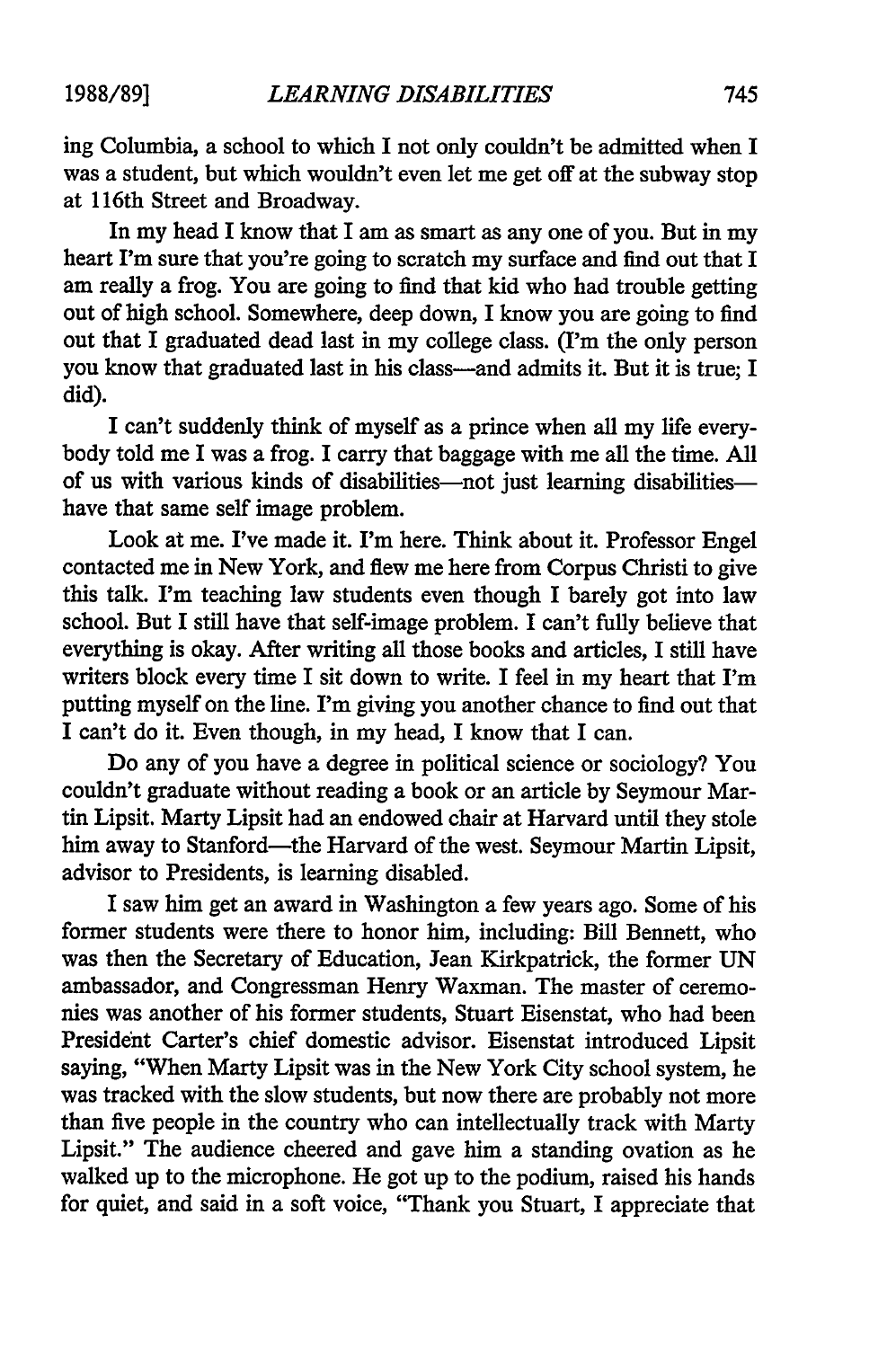introduction, but that is not my image of myself". He went on to explain that even he, deep down, had a poor self image.

Last year, I chaired the Family Law Curriculum Committee for the New York State Judge's School. I remember walking into the first meeting. I was a few minutes late, and I rushed into the meeting room to find seven or eight of the smartest judges in the state sitting around the conference table. Suddenly, I felt as though there was a hand gripping my heart. For just a moment, I was mute. I couldn't say a word. I simply could not believe I was in that room. Then my mind took over, and I realized that it was my meeting, and the judges there were my friends. I went on with my meeting, and I did okay once I got my self image under control.

You have to understand, when you are learning disabled you compensate all the time. When you go to a restaurant you have to read the menu. If you go into a coffee shop, its easy. The menu says hamburger and french fries. I can read it. It is written in big block letters. The words are familiar English.

Have you ever noticed that the more expensive a restaurant is, the harder it is to read the menu? First of all, they use fancy type. Secondly, they use a foreign language. I had enough trouble becoming literate in English.

Even expensive American restaurants use foreign words. I think of goat cheese as goat cheese. However, in the jargon of *nouveau cusine,* it is *chevre.* For years, I had a hard time in fancy restaurants. I couldn't say to my clients, "I'm working on your ten million dollar deal, but I can't read the menu. Would you tell me what's on it?" That leads to a confidence gap. So instead there are tricks I used.

When the waiter comes, he may tell you the specials of the day, if you choose one you're home free. Sometimes they don't have specials; then you have a problem. What I would do is bluff. Assume I was in an Italian restaurant, I would say, "Do you have any linguini with white clam sauce?" Most Italian restaurants do have linguini with white clam sauce, and I would order it. If they didn't have it, I would ask, "Do you have anything like it?" The waiter invariably gave me a couple of choices, and I ordered one. No one was the wiser.

Better than nobody being the wiser, people thought I was a discriminating guy, who got exactly what he wanted. The truth is, I don't even like linguini.

One day I was with my wife and a colleague and her husband in a very nice Italian restaurant in New York's Little Italy. I went through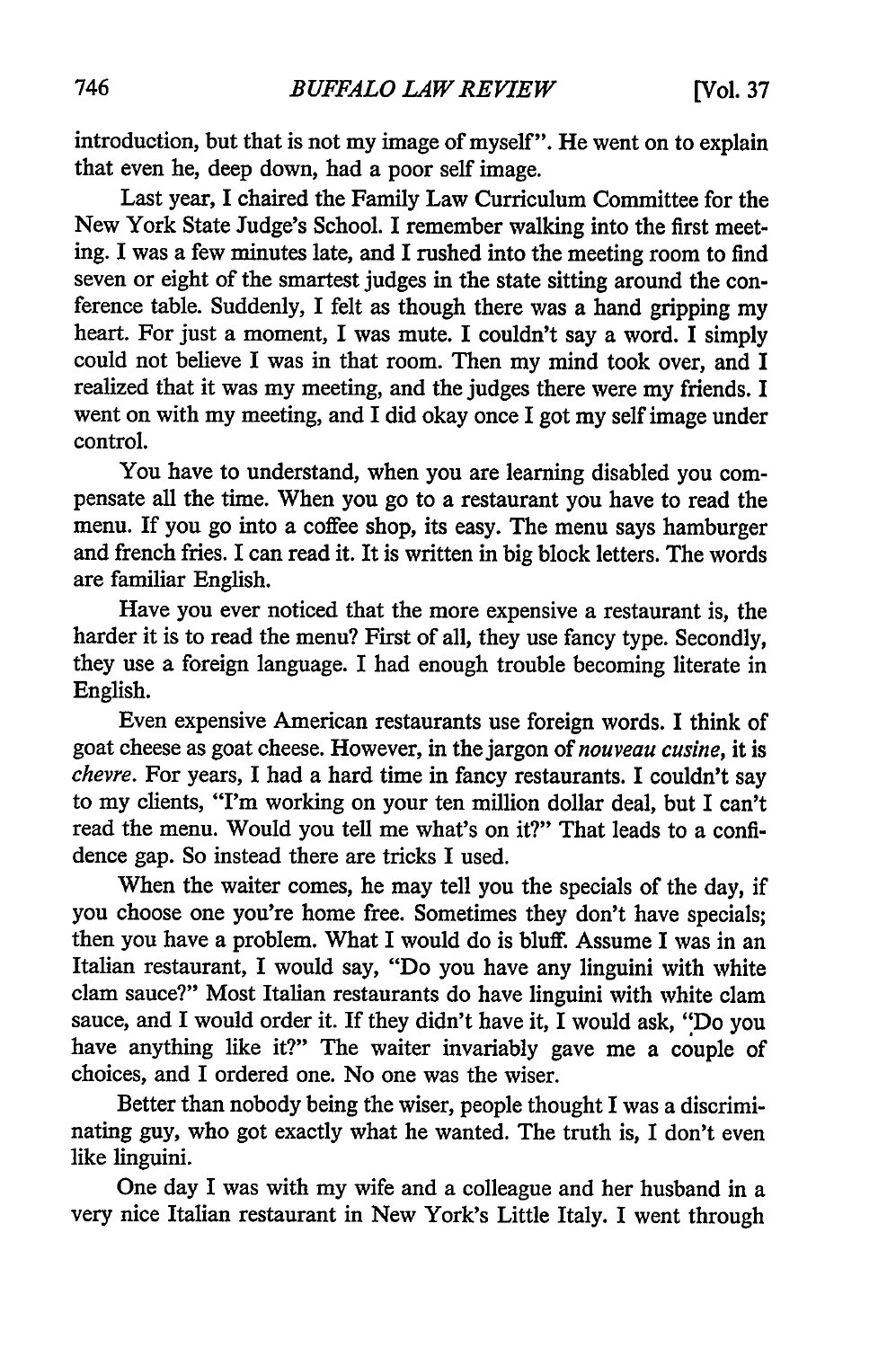my usual linguini song and dance, while they all ordered other things. Then I said, "Wait a minute, call the waiter back. I can't read this menu and I don't want any linguini." I ended up with the most terrific calamari in a hot sauce. And I haven't eaten linguini since that day. As as a matter of principle, I'm probably never going to eat linguini again as long as I live.

Sometimes of course, things are not my fault, but I'm sure they are. The family court judges in Manhattan meet for lunch every Friday, at one of the good restaurants in Soho where they give each table a hand written card with the day's menu. Since we are a large group, whoever gets the card reads it to the group. I always position myself not to be the one who gets the card. One day I got there late and was stuck. They handed me the card. Sitting to my left was Judge Mara Thorpe. In every group there is somebody who is really smart, someone everyone goes to with a problem. That's Mara. So I hand it to Mara and said, "I am embarrassed, but I just can't read this thing." She took the card, put on her glasses, looked at the card, and turned to me and said, "I can't read it either. It's illegible."

I always think it is my fault.

I was lucky. Every time I had a crisis, everywhere along the way when there was a problem, somebody was there to help me. Unfortunately it wasn't teachers. I was depressed from kindergarten through law school. In fact I was depressed so long that the presumption was that was the way I was normally. I am not being facetious when I say that.

When my depression ended, my mother was amazed to find out who I really was, and so was I. When I use the word depressed, I don't mean a little bit sad. I am talking about clinical symptoms. Its hard to live with everybody telling you that you're stupid all the time.

My teachers were not surprised to find out that I ended up in court. They were only surprised to find out that I was the judge, not the defendant. I was miserable in school. I hated it, and my teachers knew it. I was a problem child, and I would sit in the back of the room. I talked in class. I did not work up to my potential.

My teachers figured I was lazy. You know when you are in school they set you up in groups, the rabbits, the eagles. I was in the turtles. I was always in the turtles. But I could function as a turtle because I was bright enough, so I could keep up with all those people who had IQs of about seventy-nine.

When I was in the first grade I got the highest mark in my class on an IQ test. My teacher called in my father and told him that I had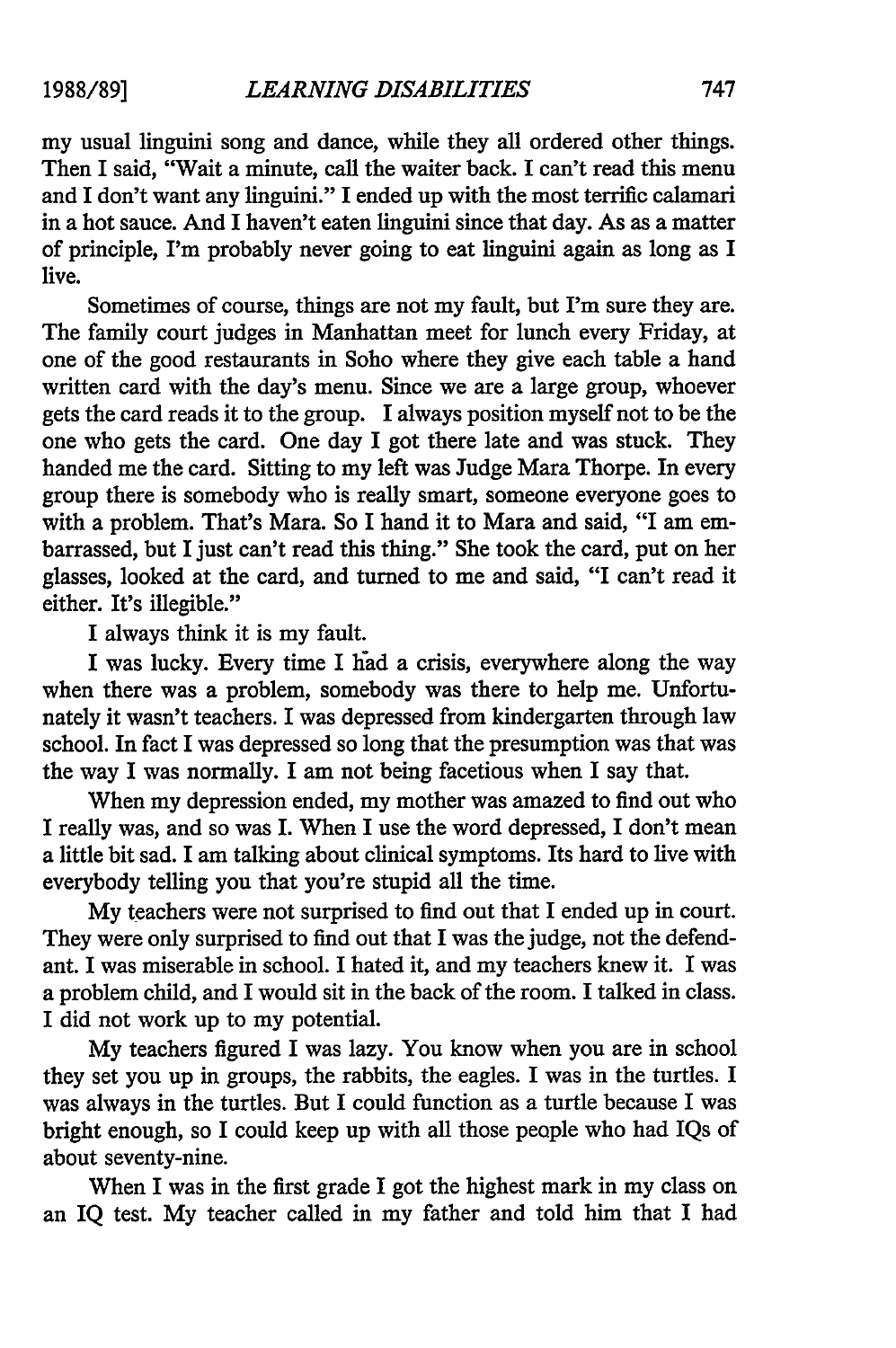cheated on the test. **My** father, a good trial lawyer in his day, said, "He must be awfully smart." The teacher said, "Smart?" My father replied, "He only copied the right answers."

I will never forget the seventh grade if I live to be **100.** One of my teachers took a composition I had written, marked up in red, with a big "F" on it, and posted it on the bulletin board, and left it there for a week. If I was always depressed, you can imagine how I was that week. It was terrible. My father finally got out of me what happened. One of the great memories of my life, and one of the great memories of my father, was seeing him walk into that classroom. As he walked by the cork board he tore the composition down, and wadded it into a ball. I do not know what happened after that because they made me leave the room, but my work was never posted on the board again.

One way to help you understand what it is like for us, for those of us that are learning disabled, is to ask you to picture a city room of a newspaper. You know, a large room with lots of desks, and reporters typing. Imagine that the editor comes in and looks at you and says, "Gallet, you here again. I just read your story, it is terrible; just like yesterday's. Rewrite it". He tosses it on your desk in front of your colleagues and continues, "Gallet's going to cover the garden club forever. If he's really good we'll let him cover the library meeting".

Assume that all of your proficiency reports are bad, that people who get hired after you, get promoted above you; and everybody gets a raise but you. How long would you keep that job? A day? A week? A month? A year? But that's how school was for me, for twenty years. What is surprising to me is not how many learning disabled people drop out of school; what is surprising to me is how many stay in.

I was lucky, I grew up in a home where learning was held in great value. I had parents who encouraged me to go to college. I was in a house where there were always books.

Of course, I was a terrible disappointment to my parents. They were the first generation born in this country. My mother did not speak a word of English when she entered the New York City school system. My father was not much better. They went to school at night. My father became a lawyer, and my mother became a teacher. I was their first born; the great hope; the American dream who would validate years of struggle.

It is unfortunate that my parents did not live to see me become a judge. They would have been proud.

The playground was no easier for me than the classroom. What do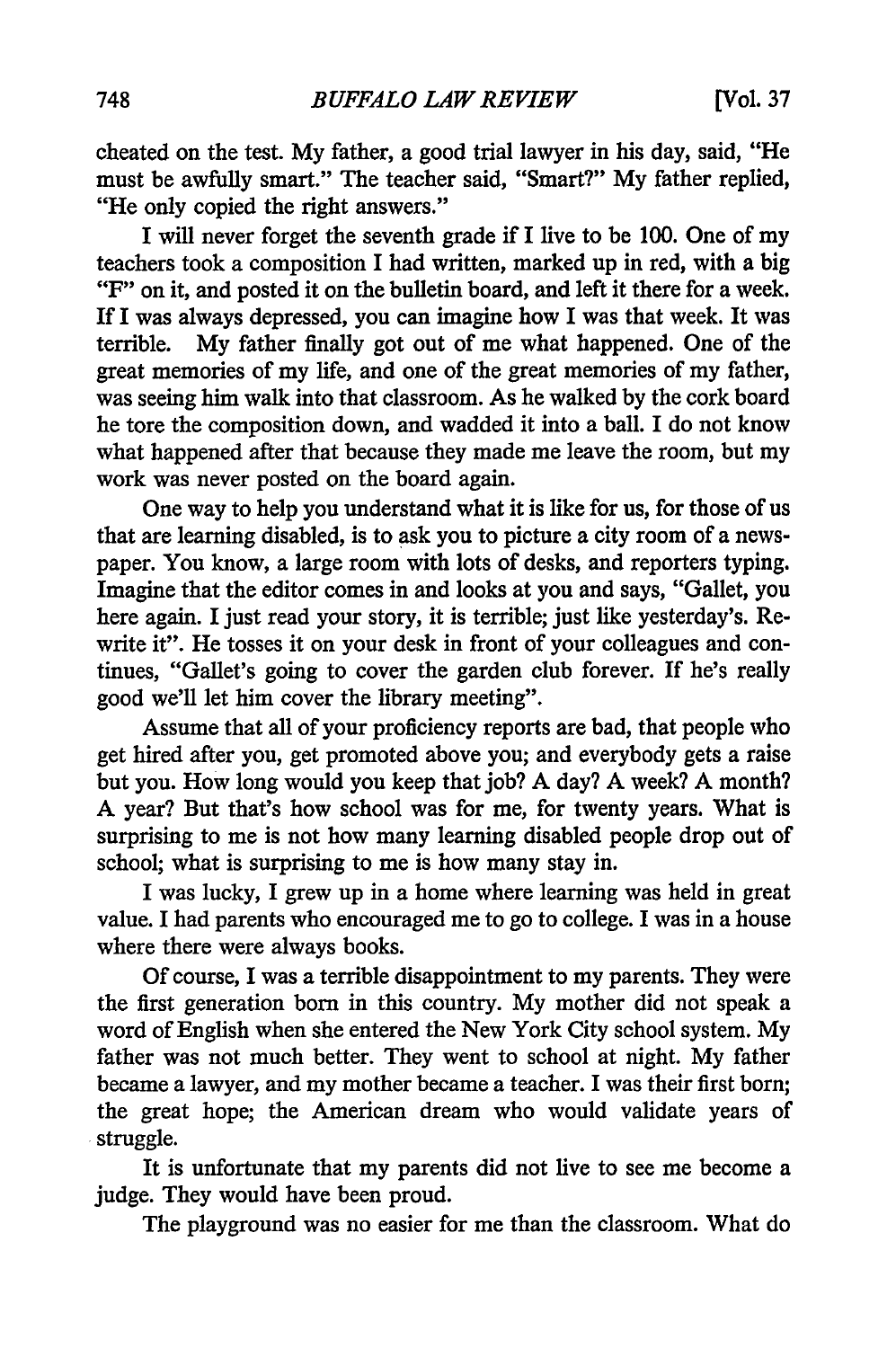you think a social life is like if you think of yourself as the lowest of the low? You are not an athlete; you are not a scholar. You have no self confidence; you are not really happy going in to order in a restaurant. You are afraid to read something out loud because you may mispronounce the words.

So I went on to college. If Stanford is the Harvard of the west, Wilkes College is the Harvard of the northeastern Pennsylvania coal country. With my usual academic abilities, I graduated dead last in my class after three and one-half years of academic probation. At the end of my last year, I went to career counseling. This was 1964, right at the height of the Viet Nam War. I remember the Dean telling me, after review of my school records, and something called the Iowa Preference Test, that there were two things that I shouldn't do: be a farmer, or go to graduate or professional school.

I had a professor named Hugo Mailey. He said, "Gallet, you are going to law school." I said, "Professor, first of all I cannot get in, and secondly, if I could get in I would not go if you paid me. There is nothing in the world worse than school. This is it. I do not have to do this any more." He said, "I can get you in; I'm going to call the law school Dean." He got on the phone and actually got me in. He also said, "There is something worse than more school. Imagine yourself in a hot, humid climate where people hide in trees and shoot at you."

So I went to law school. Law school was easier for me because it is less dependent on rote learning. I did not have to have the right answer, just one I could defend. If those judges on the Supreme Court decide cases by votes of five to four, how am I supposed to know the right answer.

In any event, I did better in law school. I got lucky again. I had a great roommate. Steve Lusthaus took great notes, and loved to study by discussing them. He made my school life much easier. But even with Steve's help, by the end of my second year I was going to drop out. I couldn't stand it. One day, I told Steve I was not going back. He kept me up to five o'clock in the morning arguing with me to stay. Finally, I said, "Okay, let me go to sleep; I will do one more year. Leave me alone". I stayed for one more year.

I had lunch with Steve recently. We kept missing each other on the phone so I dropped him a note to set the time. He came with the letter in his hand and said, "Nothing has changed." I said, "Why?" He said, "Look at this letter, you misspelled both my first name and my last name."